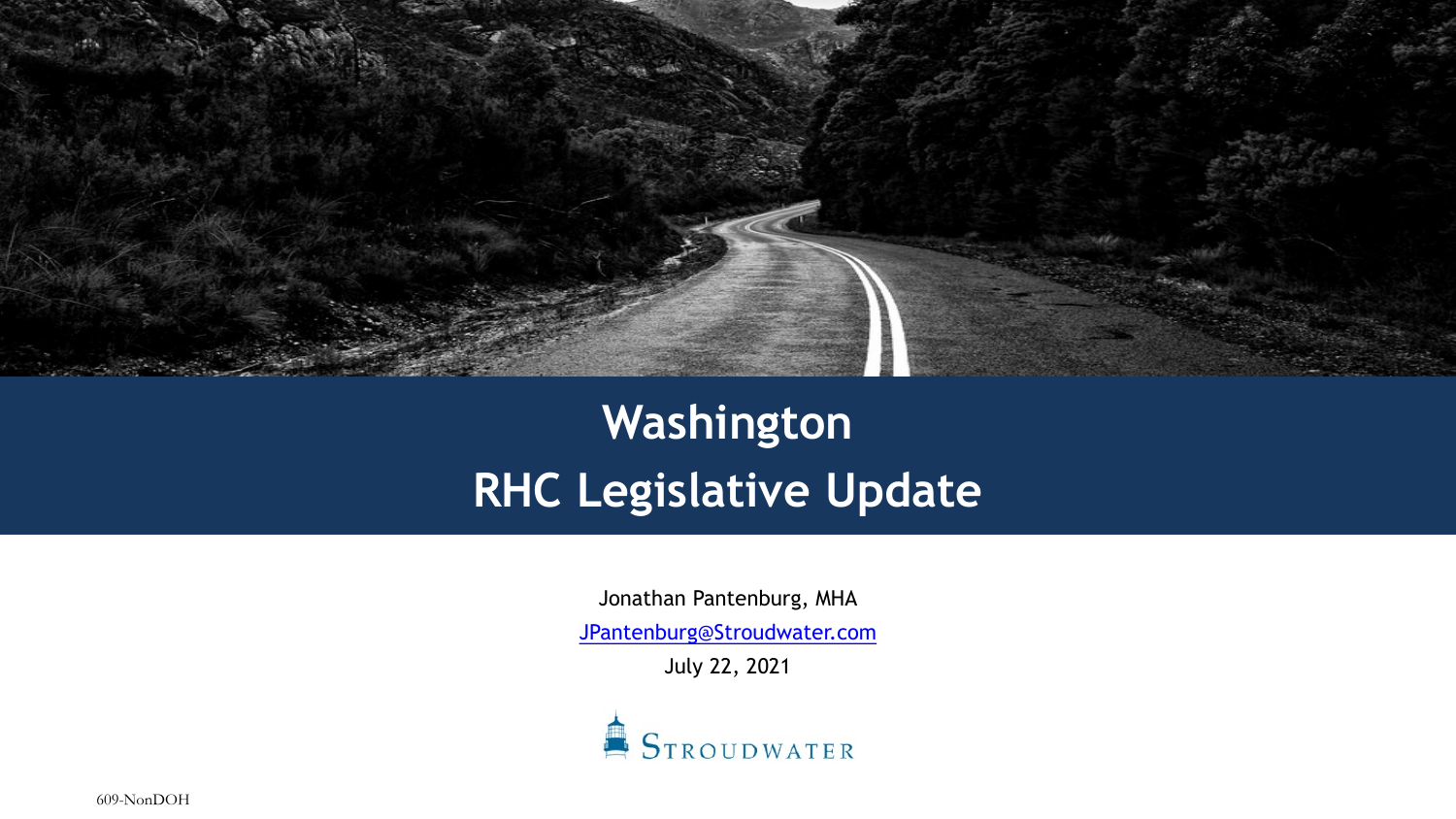



609-NonDOH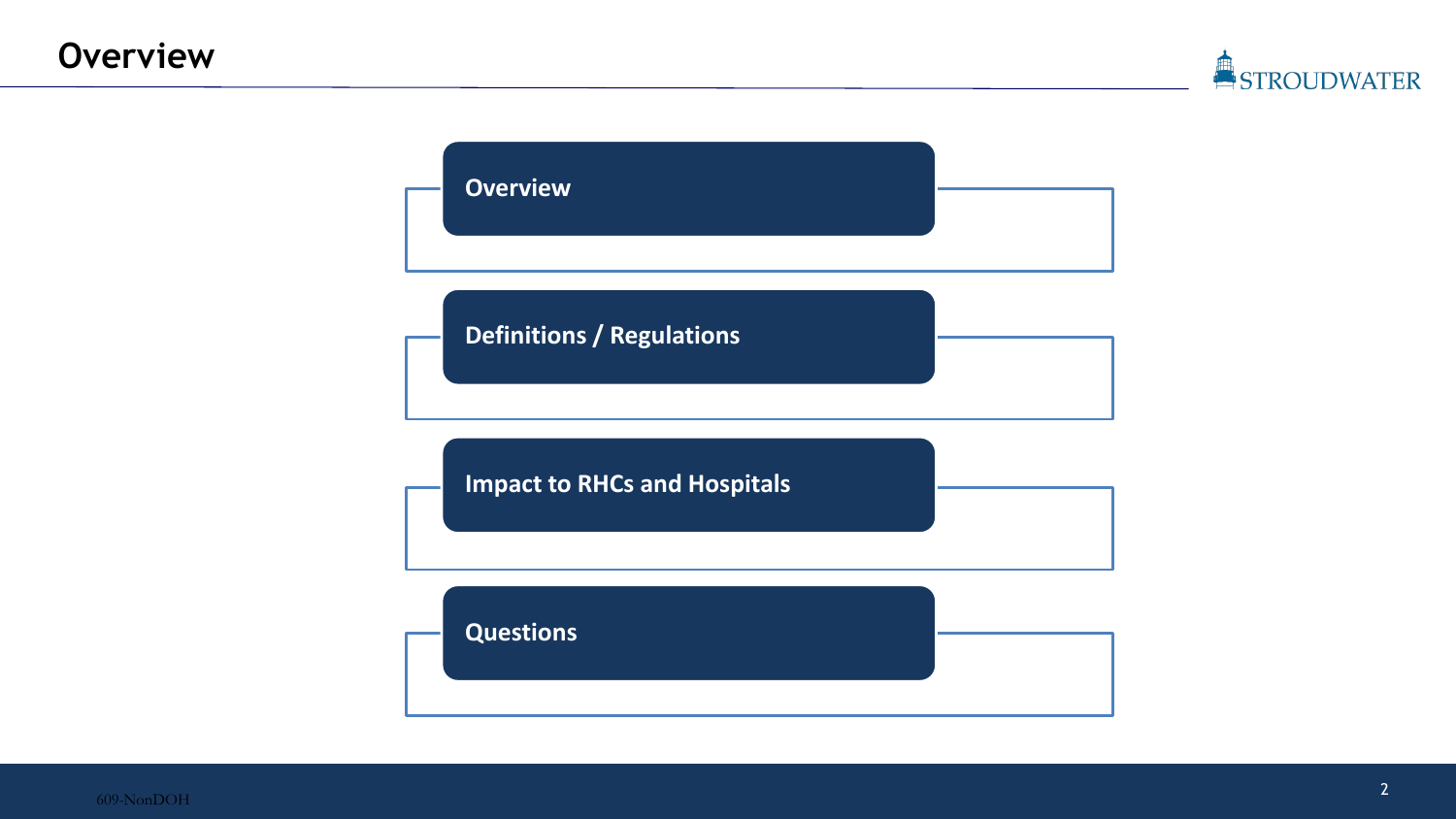## **DEFINITIONS / REGULATIONS**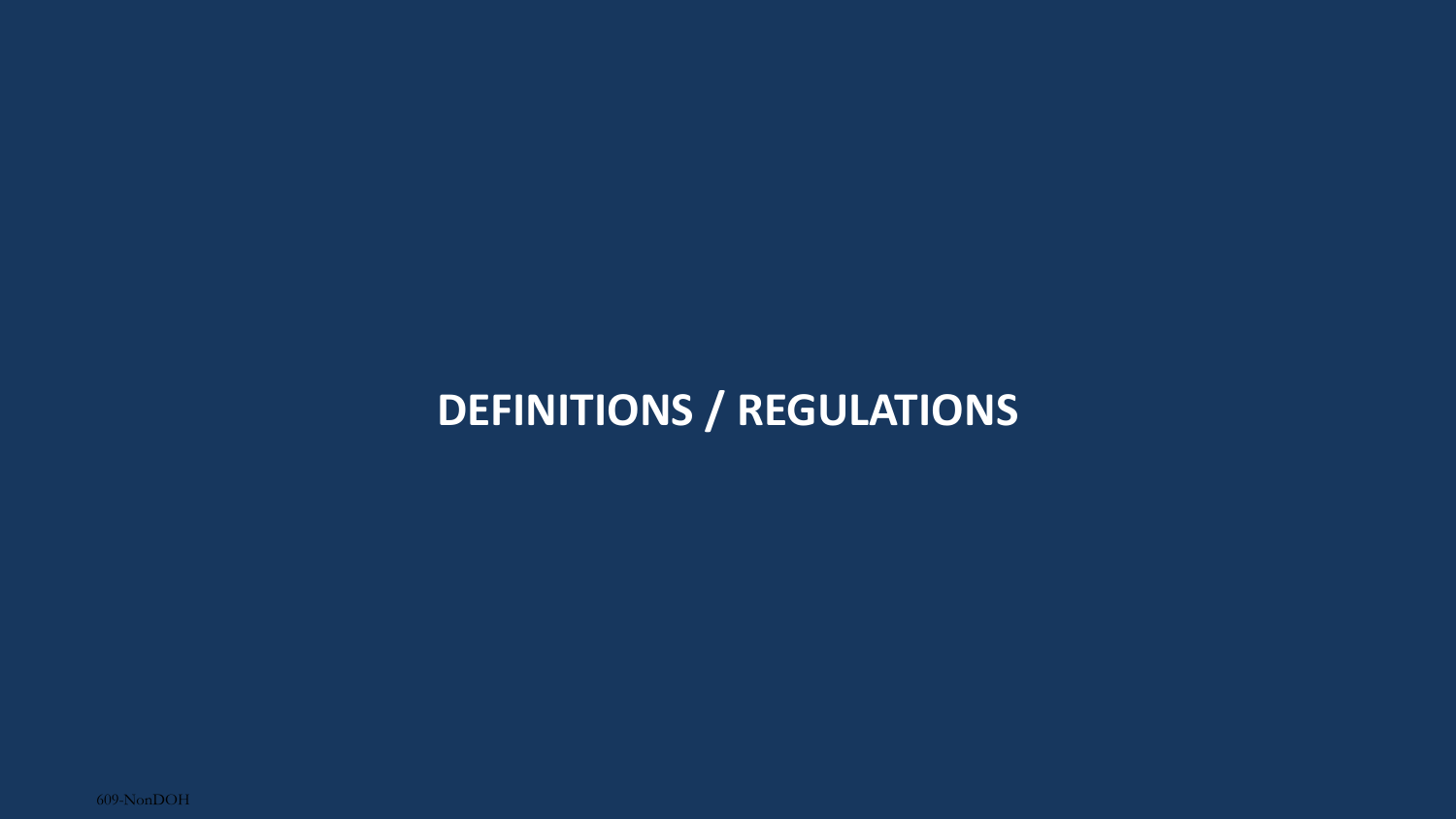- On December 27, 2020, the President signed into law, the "*Consolidated Appropriations Act, 2021 (CAA)"* which changed the reimbursement methodology for Rural Health Clinics (RHC) starting on April 1, 2021
	- Starting on April 1, 2021, all new RHCs established after December 31, 2019 (2020 after signing of H.R. 1868), regardless of whether they are independent, owned and operated by a hospital with fewer than 50 beds, or owned and operated by a hospital with greater than 50 beds, shall be reimbursed based on reasonable cost with an upper payment limit (UPL) set at the following rates:
		- a) In 2021, after March 31, at \$100 per visit;
		- b) In 2022, at \$113 per visit;
		- c) In 2023, at \$126 per visit;
		- d) In 2024, at \$139 per visit;
		- e) In 2025, at \$152 per visit;
		- f) In 2026, at \$165 per visit;
		- g) In 2027, at \$178 per visit;
		- h) In 2028, at \$190 per visit;
		- i) In subsequent years, the rate will increase based on the Medicare Economic Index (MEI) for primary care services
	- RHCs owned and operated by a hospital with fewer than 50 beds and established on or before December 31, 2019 (2020 after signing of H.R. 1868), will use their 2020 rate to establish a clinic-specific grandfathered UPL that will then be increased each year based on the MEI
- Since the final legislation varied greatly from the RHC Modernization Act and due to the impact on provider-based RHCs (PB-RHC), efforts are underway to change certain provisions
	- On April 14, 2021, the President signed H.R. 1868 into law which fixed some of the grandfathering issues caused through the change of the RHC reimbursement methodology in the Consolidated Appropriations Act, 2021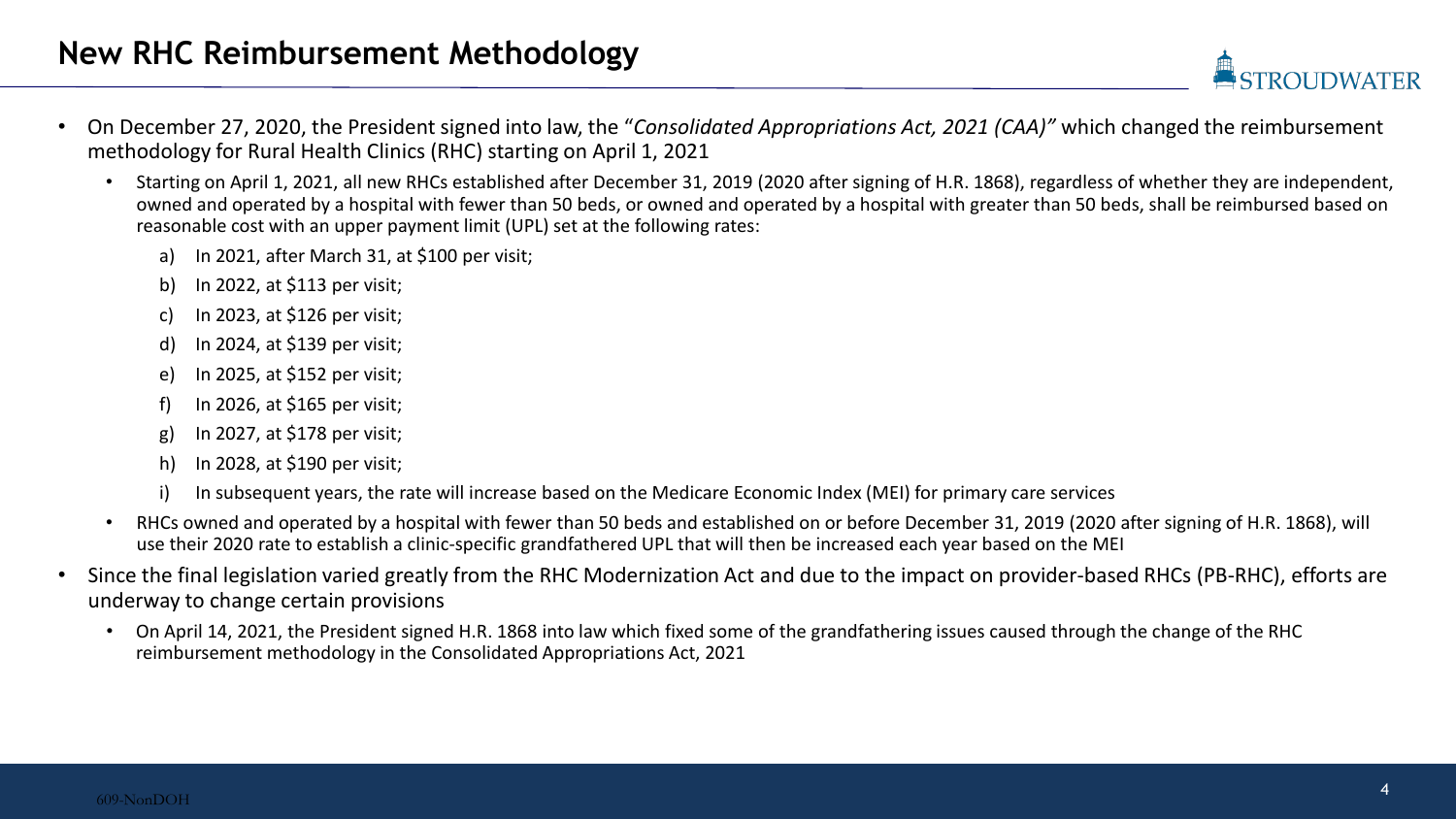- Each of the four clinic types encompass different reimbursement methodologies that can greatly impact reimbursements received from Medicare and Medicaid
	- To qualify for a designation type may require the practice, or entity that owns the practices, to meet certain conditions
	- The table below highlights those differences:

|                                          |             | <b>PBC</b> |            | <b>RHC</b> | <b>FSHC</b> |  |
|------------------------------------------|-------------|------------|------------|------------|-------------|--|
| <b>Reimbursement Options</b>             | <b>FQHC</b> | <b>CAH</b> | <b>PPS</b> |            |             |  |
| 330 Grant                                | <b>Yes</b>  | <b>No</b>  | <b>No</b>  | <b>No</b>  | <b>No</b>   |  |
| 340B Pharmacy                            | <b>Yes</b>  | <b>Yes</b> | Yes*       | Yes*       | <b>No</b>   |  |
| <b>Enhanced Technical Charge</b>         | <b>No</b>   | <b>Yes</b> | <b>No</b>  | <b>Yes</b> | <b>No</b>   |  |
| <b>Method II Billing</b>                 | <b>No</b>   | <b>Yes</b> | <b>No</b>  | <b>No</b>  | <b>No</b>   |  |
| <b>Tort Reform - Malpractice Savings</b> | <b>Yes</b>  | <b>No</b>  | <b>No</b>  | <b>No</b>  | <b>No</b>   |  |
| <b>Enhanced PPS Reimbursement</b>        | <b>Yes</b>  | <b>Yes</b> | <b>No</b>  | <b>Yes</b> | <b>No</b>   |  |
|                                          |             |            |            |            |             |  |

\* If owned and operated by a hospital that qualifies (For non-CAHs, the hospital must meet the required DSH % to qualify for 340B)

**DWATER**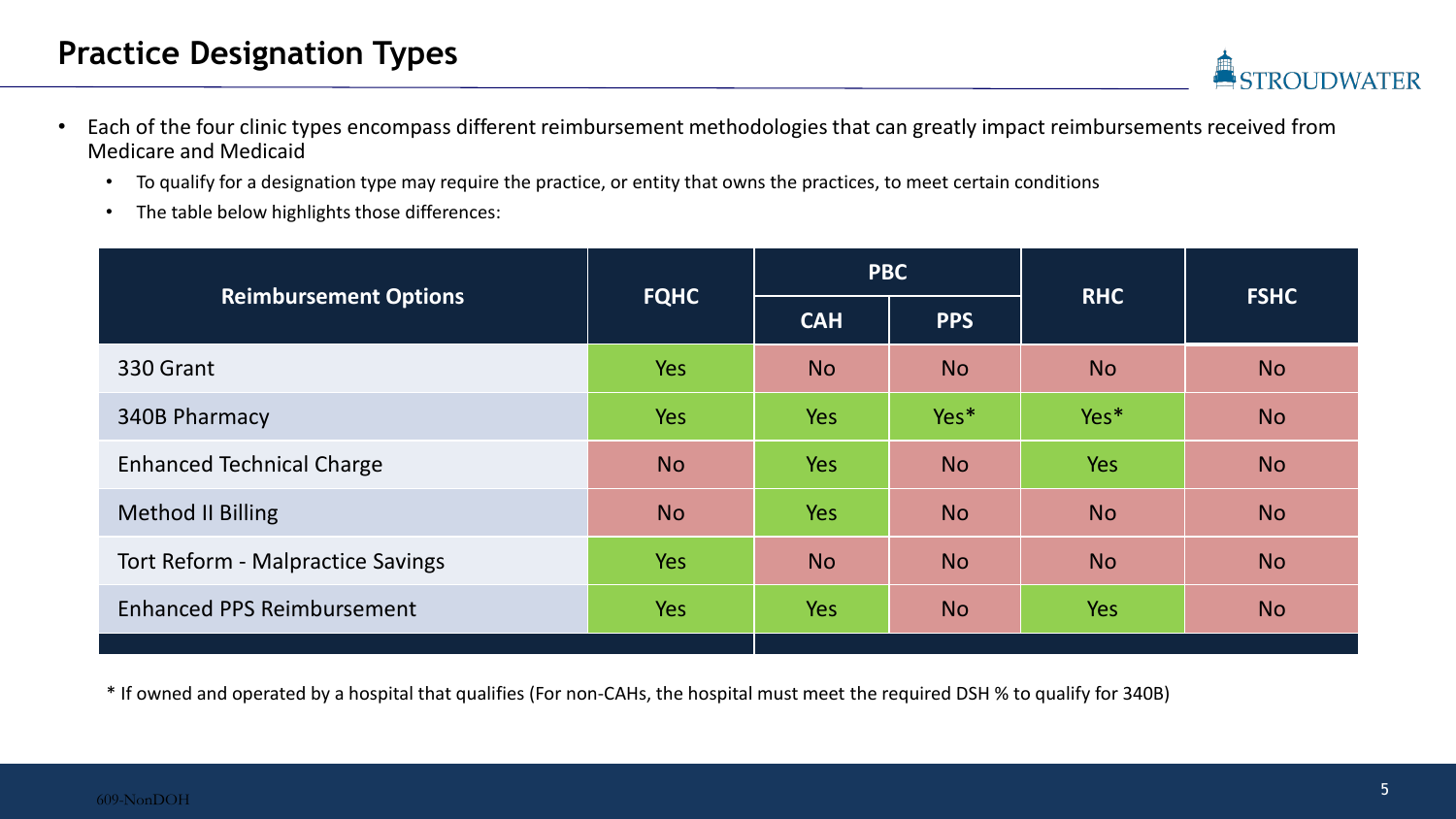## **IMPACT TO RHCs and HOSPITALS**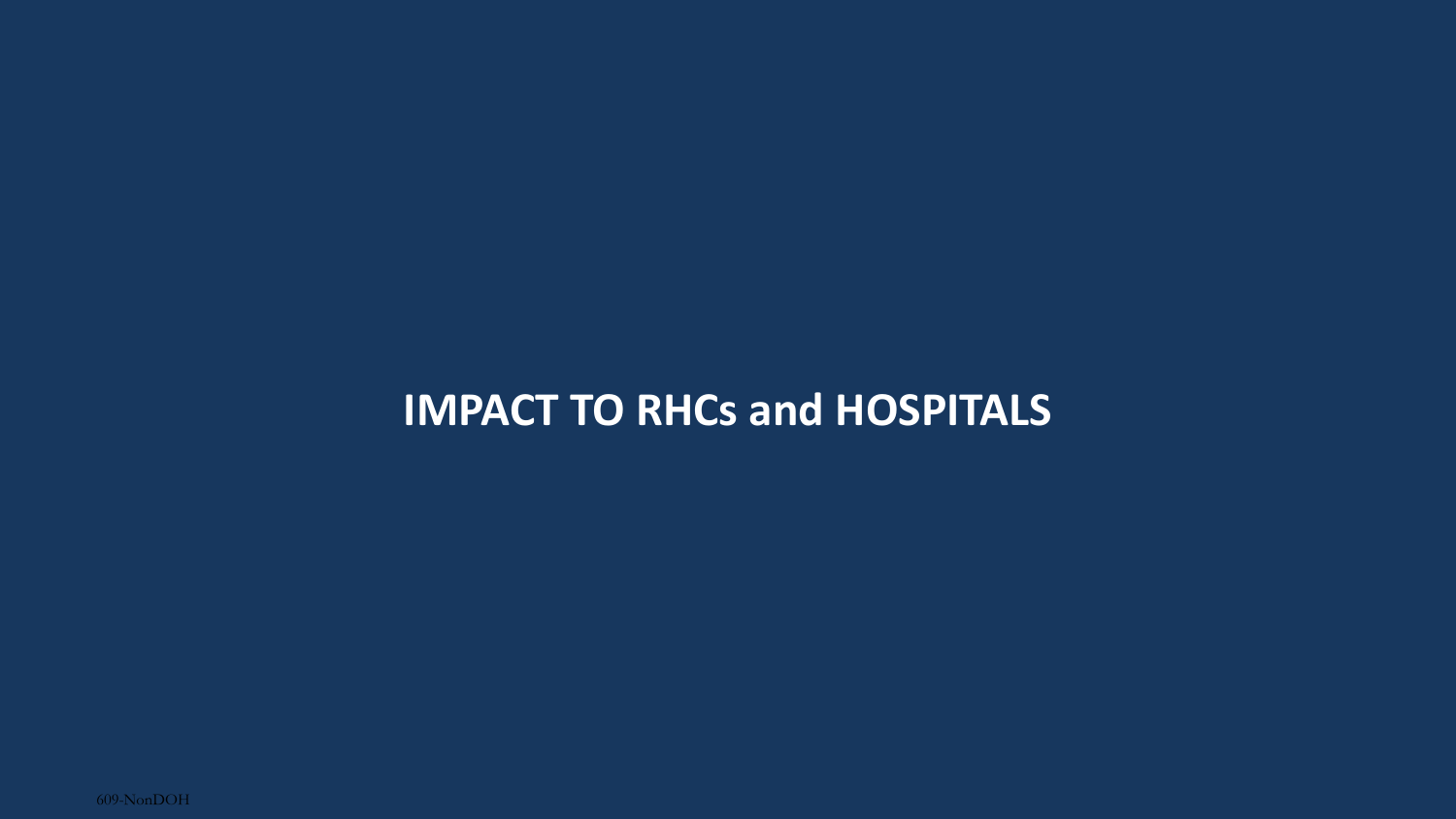- The Consolidated Appropriations Act, 2021 set a grandfathered date of December 31, 2019 for RHCs owned and operated by hospitals with fewer than 50 beds; however, this has brought forth issues
	- 1. There were 295 new RHCs established in 2020, of which 153 were PB-RHCs, and unless a legislative fix passes, those clinics will be subject to the \$100 UPL starting on April 1, 2021
		- As passed, this changed the rules of the game after several practices received their RHC designation
			- *The President signed H.R. 1868 into law which fixed grandfathered the 153 PB-RHCs that converted in 2020*
	- 2. Several hospitals have already filed their 855As (in process), but have not yet been surveyed, and will be subject to the new UPL
		- This will require hospitals and systems to reevaluate their strategies to determine if the RHC program remains a viable option to maintain services
			- *The President signed H.R. 1868 into law which fixed this issue for those hospitals that filed their 855A by December 31, 2020*
	- 3. Several hospitals have capital projects underway and the change in the PB-RHC reimbursement methodology may jeopardize the future solvency of those hospitals due to the capped rates
		- The unanticipated and under-communicated change in the reimbursement methodology may lead to the termination of capital projects and a decline in rural community investment
	- 4. CMS used site-neutrality in the 2019 OPPS Final Rule (US Court of Appeals, DC ruled in their favor) to reduce APC payments received by off-campus provider-based practices that were grandfathered through the Bipartisan Budget Act of 2015
		- *See next slide for additional information*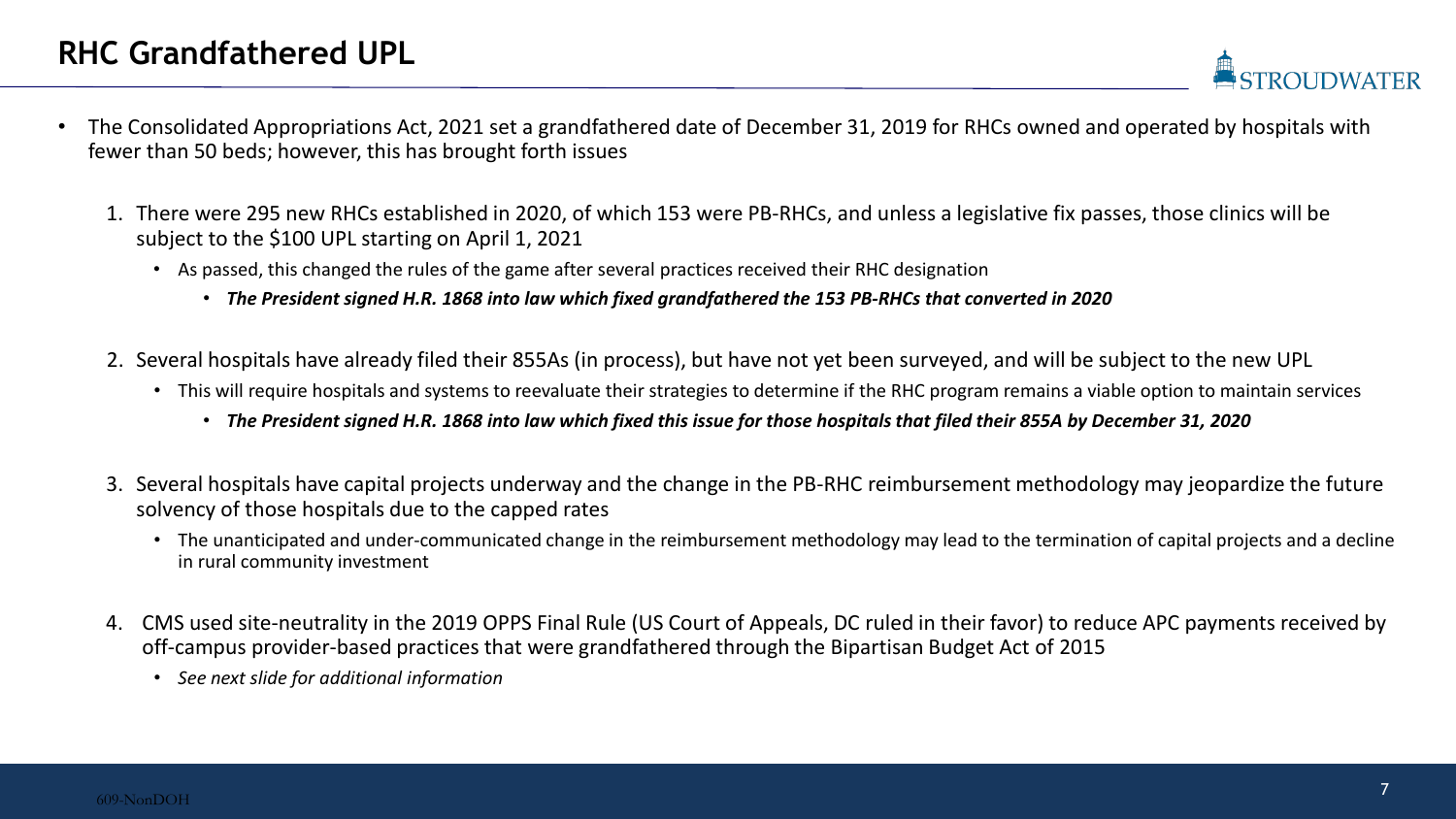- The Bipartisan Budget Act (BBA) of 2015 identified excepted provider-based items and services as those permitted to bill for items and services under OPPS after January 1, 2017, as the following:
	- 1. By a dedicated emergency department;
	- 2. By an off-campus provider-based department (PBD) that was billing for covered outpatient department (OPD) services furnished prior to November 2, 2015, that has not impermissibly relocated or changed ownership; or
	- 3. In a PBD that is "on the campus," or within 250 yards, of the hospital or a remote location of the hospital.
- Through the 2019 OPPS Final Rule, to save the Medicare program and beneficiaries a combined \$380m in 2019, CMS removed the grandfathering provision identified in the BBA of 2015 that applied to off-campus PBDs billing for covered OPD services furnished prior to November 2, 2015
	- Under the final rule, CMS would make payments for clinic visits site-neutral by reducing the payment rate for hospital outpatient clinic visits provided at off-campus provider-based departments by 60% with a two-year phase-in of this policy in 2019 and 2020

## **On July 20, 2020, the U.S. Court of Appeals for the D.C. Circuit upheld the CMS volume control site-neutrality payment policy for off-campus hospital clinic sites**

**CONSIDERATION**: Are grandfathered PB-RHCs at risk in the future due to the outcome of the OPPS site-neutral suit?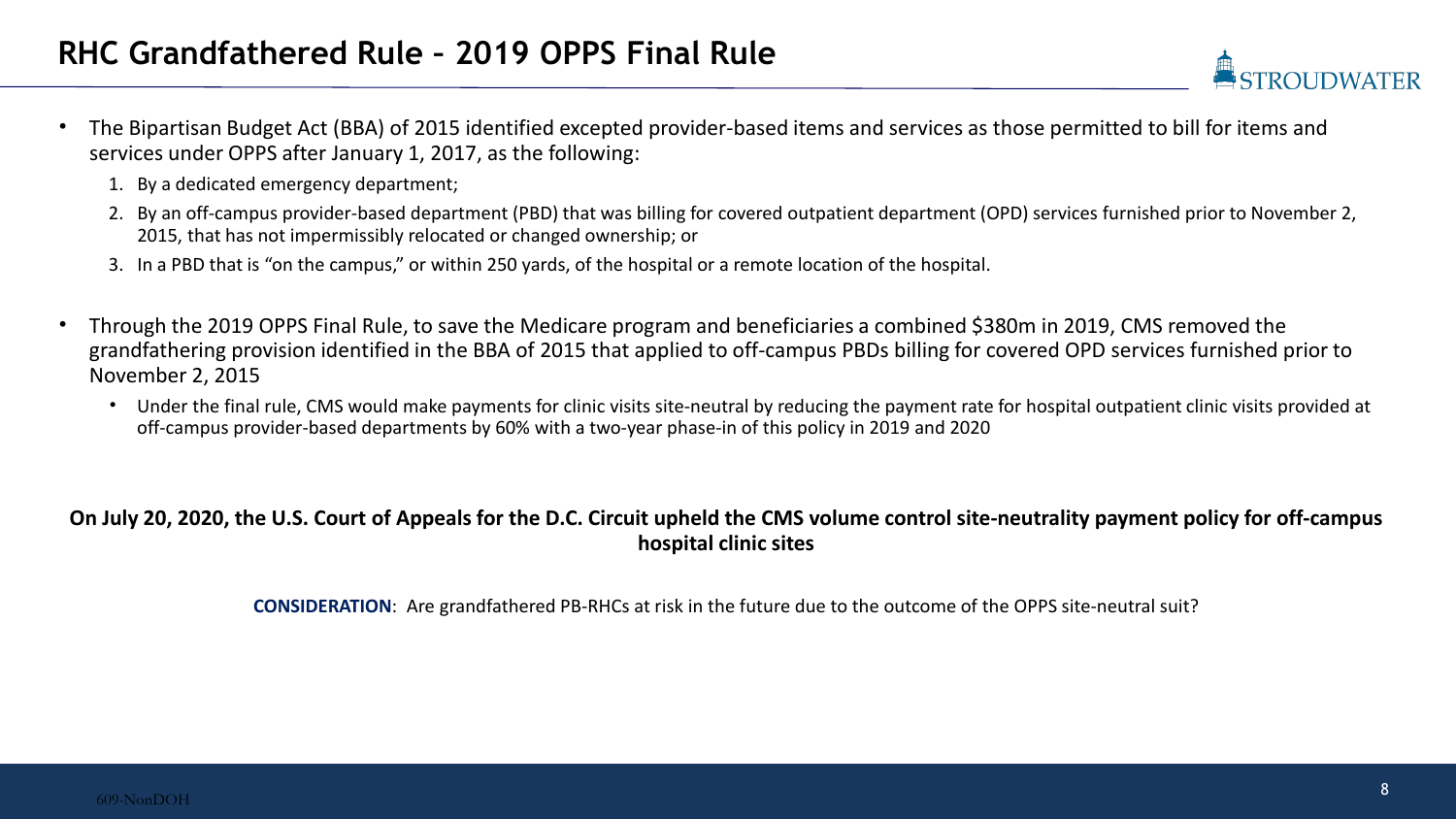- Critical Access Hospitals (CAH) are paid for most inpatient and outpatient services at 101 percent of Reasonable Cost
	- Medicare does not include CAHs in the hospital Inpatient Prospective Payment System (IPPS) nor the hospital Outpatient Prospective Payment System (OPPS)
	- Medicare pays CAH services according to Part A and Part B deductible and coinsurance amounts and does not limit most of the 20 percent CAH Part B outpatient services copayment changes by the Part A inpatient deductible amount<sup>1</sup>
- Roughly 890 of the 1,350 CAHs own and operate at least one RHC which represents 66% of the total number of CAHs across the country
	- Those 890 CAHs own and operate roughly 1,650 RHCs
	- Under the prior RHC reimbursement methodology, PB-RHCs owned and operated by a CAH would receive un-capped cost-based reimbursement from Medicare which is in line with most of the other essential, core safety net services offered at the CAH
		- Un-capped cost-based reimbursement subject to meeting the RHC minimum productivity threshold and allowable cost assumptions
- The change in PB-RHC reimbursement methodology means CAHs will no longer receive cost-based reimbursement for a business unit that may represent a large portion of the business and a cornerstone of their rural community's healthcare delivery system
	- Based on FY19 cost report data, roughly 750 RHCs owned and operated by a CAH saw annual cost increases in excess of the 1.4% 2021 Medicare Economic Index (MEI) which will negatively impact the financial performance of those CAHs
		- From 2017 to 2019, the capped RHC rate increased between 1.2% to 1.9% per year
		- The 750 RHCs referenced have been in operation for at least 3 years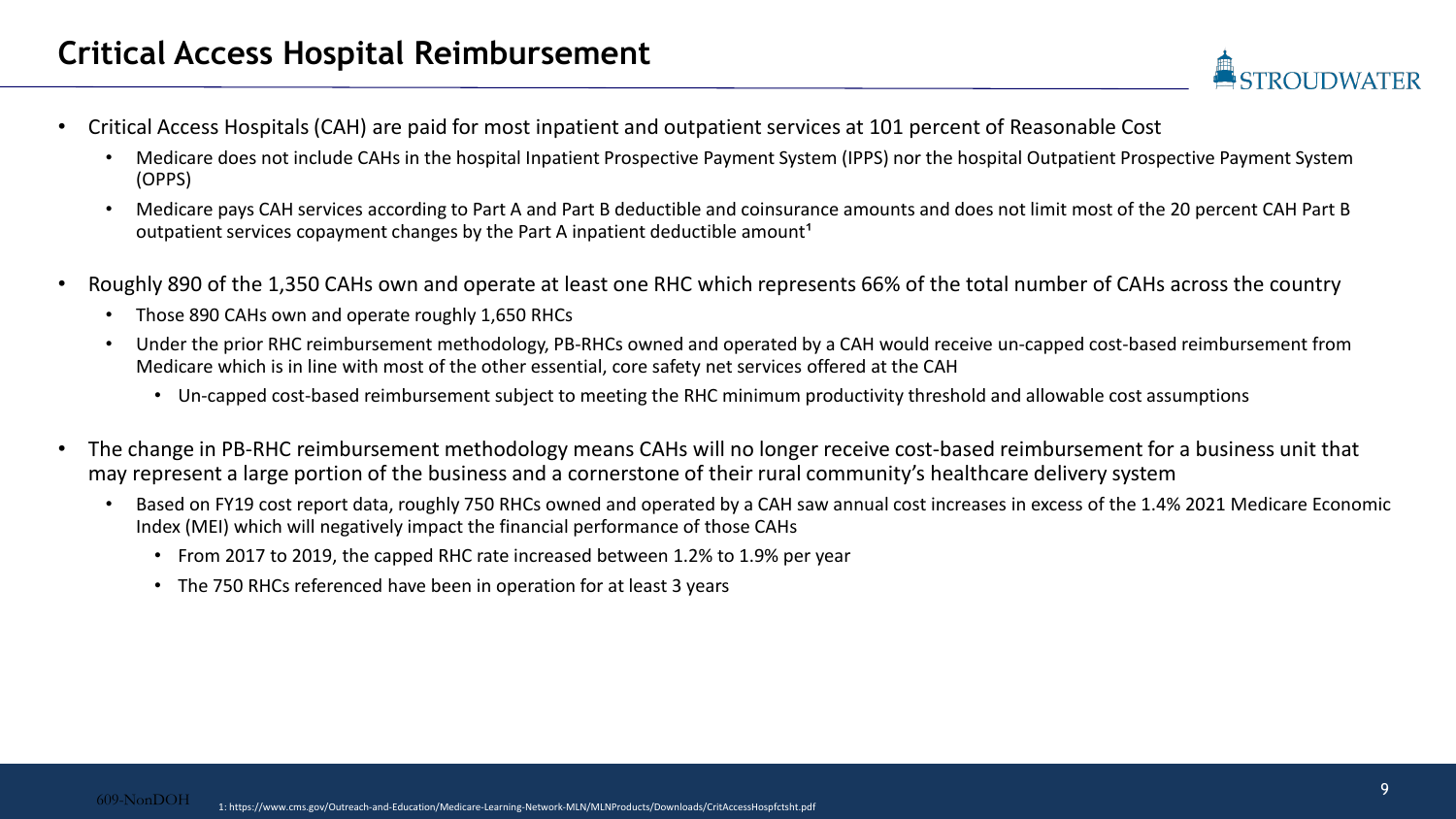- The Medicare Cost Report is a systematic method of cost accounting that determines both allowable costs and the costs allocated to each department (such as Med/Surg, ED, PB-RHC, etc.)
	- Since CAHs receive cost-based reimbursement for most other services, the allocation of costs to each department is of importance and the CAH settlement can have a material impact on the financial statements
- Since the Medicare cost-report allocation methodology requires the inclusion of provider compensation when determining the overhead costs allocated to the PB-RHC, PB-RHCs can distribute a disproportionate amount of overhead costs to a now non-cost-based program
	- The following example illustrates the impact of a PB-RHC on the allocation of costs under a CAH:

|               | <b>Direct Cost</b> | Adjustment | <b>Adjusted</b> | Overhead          |      | <b>Fully Allocated</b> |  |
|---------------|--------------------|------------|-----------------|-------------------|------|------------------------|--|
|               |                    |            | Cost            | <b>Allocation</b> | Cost |                        |  |
| <b>PBC</b>    | 2,123,292          | (962, 156) | \$1,161,136     | 518,696           |      | 1,679,832              |  |
| <b>PB-RHC</b> | 2,123,292          |            | \$2,123,292     | 622,867           |      | 2,746,159              |  |
|               |                    |            |                 | 104,171           |      |                        |  |

• In the example provided, operating the practice as a PB-RHC led to a \$104K increase in overhead cost allocation to the PB-RHC which will negatively impact reimbursements received for other cost-based services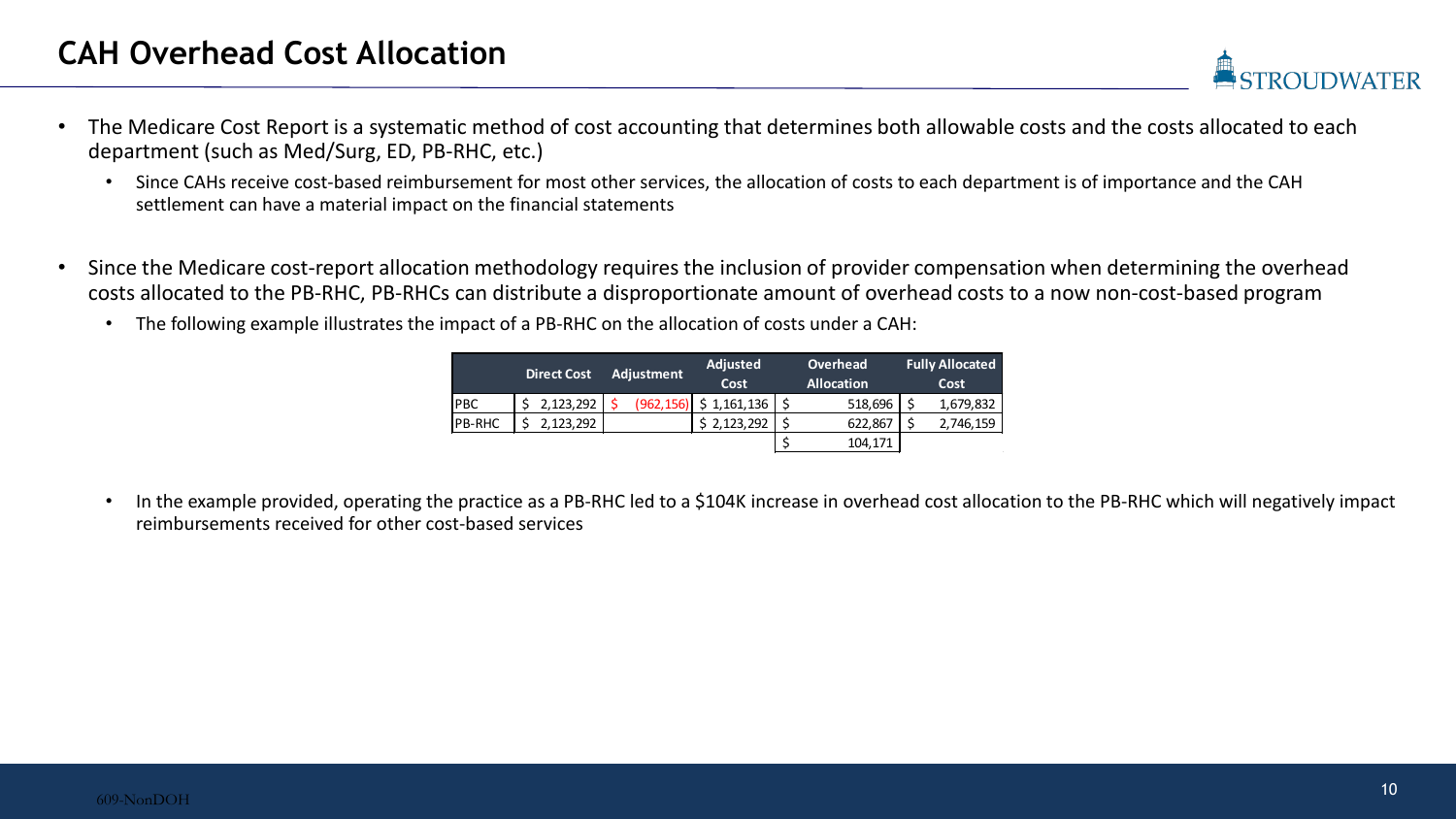

- Based on the 2020 Provider of Services (POS) file, WA had 124 RHCs with a being 43 independent and 81 being hospital-based
	- Of that total, the following 6 RHCs were established in 2020 as a PB-RHC

| <b>Parent Owner</b>          | <b>Hospital Designation</b> | <b>Clinic Name</b>                             | <b>Clinic Town</b> |          | Designation Date Designation Type |
|------------------------------|-----------------------------|------------------------------------------------|--------------------|----------|-----------------------------------|
| Three Rivers Hospital        | <b>CAH</b>                  | THREE RIVERS FAMILY MEDICINE                   | <b>BREWSTER</b>    | 04/09/20 | <b>PB-RHC</b>                     |
| Arbor Health Morton Hospital | <b>CAH</b>                  | ARBOR HEALTH MORTON CLINIC                     | MORTON             | 04/13/20 | <b>PB-RHC</b>                     |
| Forks Community Hospital     | <b>CAH</b>                  | <b>FORKS FAMILY MEDICINE</b>                   | <b>FORKS</b>       | 06/17/20 | <b>PB-RHC</b>                     |
|                              |                             | <b>IPEDIATRIC ASSOCIATES OF WHIDBEY ISLAND</b> | FREELAND           | 06/22/20 | <b>RHC</b>                        |
| Samaritan Hospital           | <b>STAC</b>                 | <b>ISAMARITAN CLINIC ON PATTON</b>             | MOSES LAKE         | 07/15/20 | <b>PB-RHC</b>                     |
|                              |                             | ICONFLUENCE HEALTH EPHRATA                     | EPHRATA            | 11/02/20 | <b>RHC</b>                        |

- It is unknown the exact number of practices, whether independent or hospital-based, that were "in process" in WA when the RHC reimbursement methodology changed
	- Even though clinics and or hospitals may have expended capital resources to transition to an RHC, those entities must evaluate whether the RHC designation still makes sense
- In 2020, there were 26 WA CAHs that owned and operated 63 RHCs that will now be subject to the annual UPL increase
	- 3 of those RHCs were established in 2020 and would have been subject to the \$100 UPL if H.R. 1868 had not passed
	- This does not include the clinics converted in 2020 that had not yet received their Medicare CCN by December 31, 2020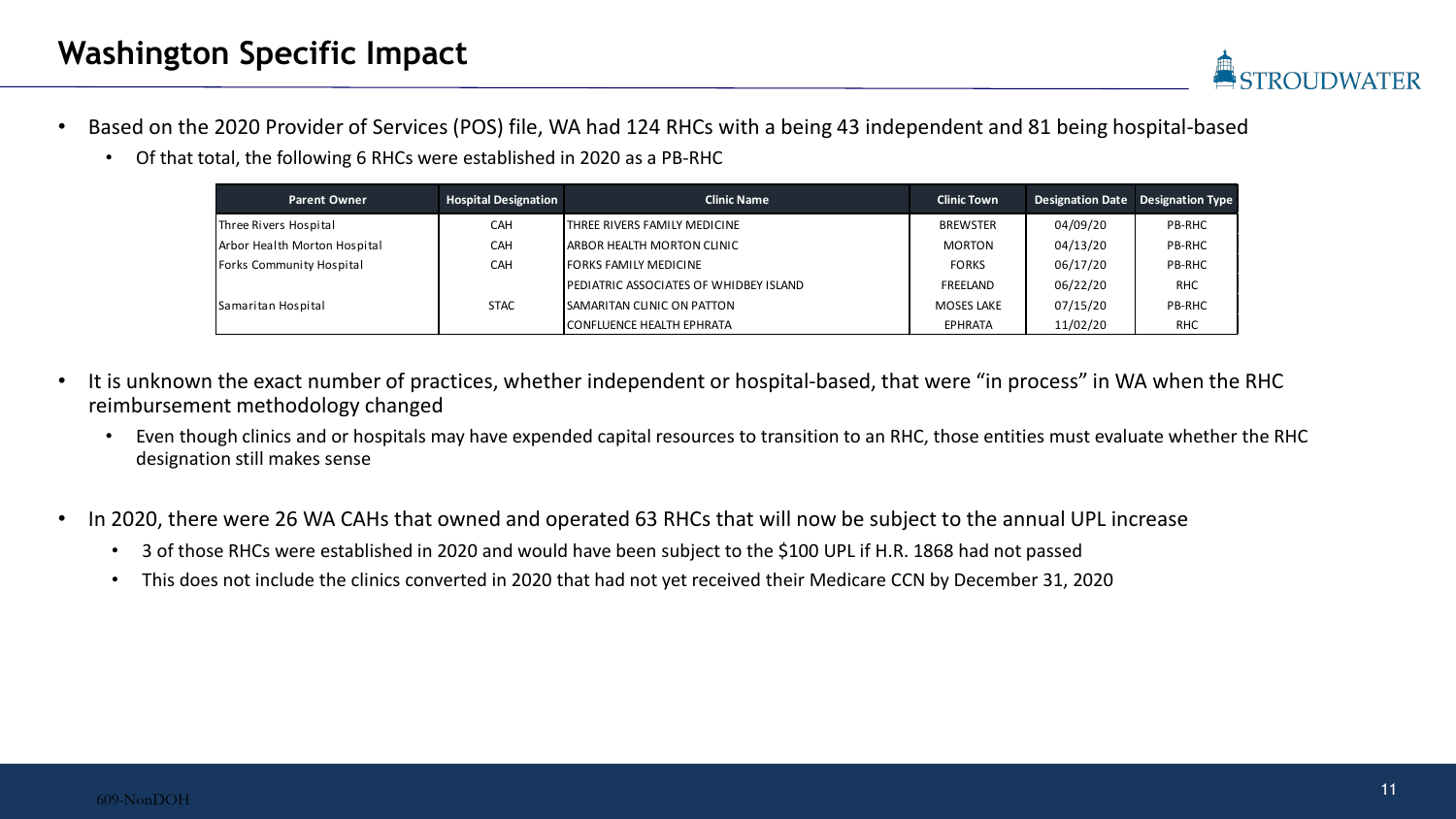- With a change in the reimbursement methodology, hospitals must evaluate and understand the net impact on future reimbursements
	- Critical Access Hospital (Former Un-Capped RHC Rate):
		- The following table presents the net impact on reimbursements for a CAH that operates 2 RHCs if the law went into effect in 2016 and the practices were "grandfathered":

|                          | 2016   | 2017       | 2018       | 2019       | <b>COMBINED</b> | Rate Increase     |
|--------------------------|--------|------------|------------|------------|-----------------|-------------------|
| Cost-Based Rate          | 154.85 | 188.94     | 223.91     | 220.92     |                 | 43%               |
| <b>Grandfathered UPL</b> | 154.85 | 157.01     | 159.21     | 161.44     |                 | 4%                |
| Variance                 |        | (31.93)    | (64.69)    | (59.48)    |                 | $(39.85)$ <-- AVG |
| <b>Medicare Visits</b>   | 4,114  | 4,226      | 4,269      | 4,653      | 17,262          |                   |
| Lost Reimbursement       |        | (134, 927) | (276, 183) | (276, 757) | (687,867)       |                   |

- Hospital-based RHC with > 50 Beds (Former Capped RHC Rate):
	- The following table presents the net impact on reimbursements for 2 hospital-based RHCs if the law went into effect in 2016:

|                         | 2016   | 2017   |    | 2018    | 2019    | <b>COMBINED</b> | <b>Rate Increase</b> |
|-------------------------|--------|--------|----|---------|---------|-----------------|----------------------|
| Clinic Cost / Visit     | 145.56 | 126.50 | \$ | 131.06  | 141.35  |                 | $-3%$                |
| Independent Rate        | 81.32  | 82.30  |    | 83.45   | 84.70   |                 | 4%                   |
| New UPL RHC Rate        | 100.00 | 113.00 |    | 126.00  | 139.00  |                 | 39%                  |
| Variance                | 18.68  | 30.70  | Ŝ. | 42.55   | 54.30   | 35.80           | $K - AVG$            |
| <b>Medicare Visits</b>  | 2,478  | 2,319  |    | 2,379   | 2,065   | 9,241           |                      |
| Reimbursement Gain   \$ | 46,289 | 71,193 |    | 101,226 | 112,130 | 330,838         |                      |

- Stroudwater assumed an annual Medicare Economic Index (MEI) increase of 1.4% for both scenarios
- Since RHCs will receive the lesser of their cost-based rate or the UPL, the green-shaded box highlights whether the practice would receive their cost-based rate or the UPL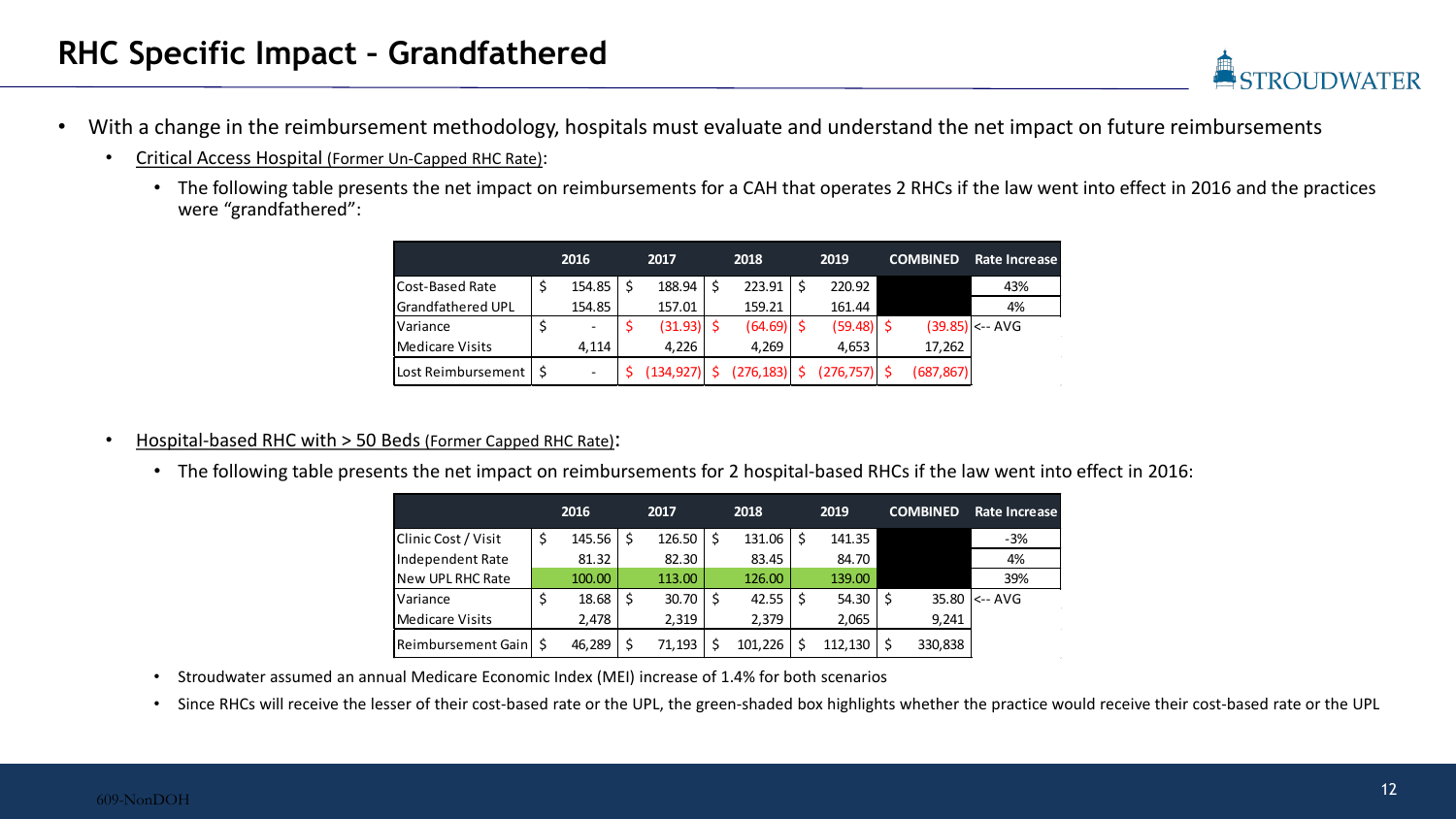- Critical Access Hospital (Former Un-Capped RHC Rate):
	- The following table presents the net difference in reimbursements received if the CAH established the same 2 practices as new RHCs in 2016; however, the practices were subject to the new UPL:

|                    | 2016       | 2017         | 2018         | 2019       | <b>COMBINED</b> | <b>Rate Increase</b> |
|--------------------|------------|--------------|--------------|------------|-----------------|----------------------|
| Cost-Based Rate    | 154.85     | 188.94       | 223.91       | 220.92     |                 | 43%                  |
| New RHC UPL Rate   | 100.00     | 113.00       | 126.00       | 139.00     |                 | 39%                  |
| Variance           | (54.85)    | $(75.94)$ \$ | $(97.91)$ \$ | (81.92)    |                 | $(77.96)$ <-- AVG    |
| Medicare Visits    | 4.114      | 4,226        | 4,269        | 4,653      | 17,262          |                      |
| Lost Reimbursement | (225, 640) | (320, 933)   | (417,968)    | (381, 178) | (1, 345, 719)   |                      |

- Hospital-based RHC with > 50 Beds (Former Capped RHC Rate):
	- The following table presents the net difference in reimbursements received if the hospital-based RHCs were established as new RHCs and subject to the new UPL:

|                         | 2016   | 2017   | 2018    | 2019    | <b>COMBINED</b> | Rate Increase |
|-------------------------|--------|--------|---------|---------|-----------------|---------------|
| Clinic Cost / Visit     | 145.56 | 126.50 | 131.06  | 141.35  |                 | $-3%$         |
| Independent Rate        | 81.32  | 82.30  | 83.45   | 84.70   |                 | 4%            |
| New UPL RHC Rate        | 100.00 | 113.00 | 126.00  | 139.00  |                 | 39%           |
| Variance                | 18.68  | 30.70  | 42.55   | 54.30   | 35.80           | k-- AVG       |
| <b>Medicare Visits</b>  | 2,478  | 2,319  | 2,379   | 2,065   | 9,241           |               |
| Reimbursement Gain   \$ | 46,289 | 71,193 | 101,226 | 112,130 | 330,838         |               |

- Stroudwater assumed an annual Medicare Economic Index (MEI) increase of 1.4% for both scenarios
- Since RHCs will receive the lesser of their cost-based rate or the UPL, the green-shaded box highlights whether the practice would receive their cost-based rate or the UPL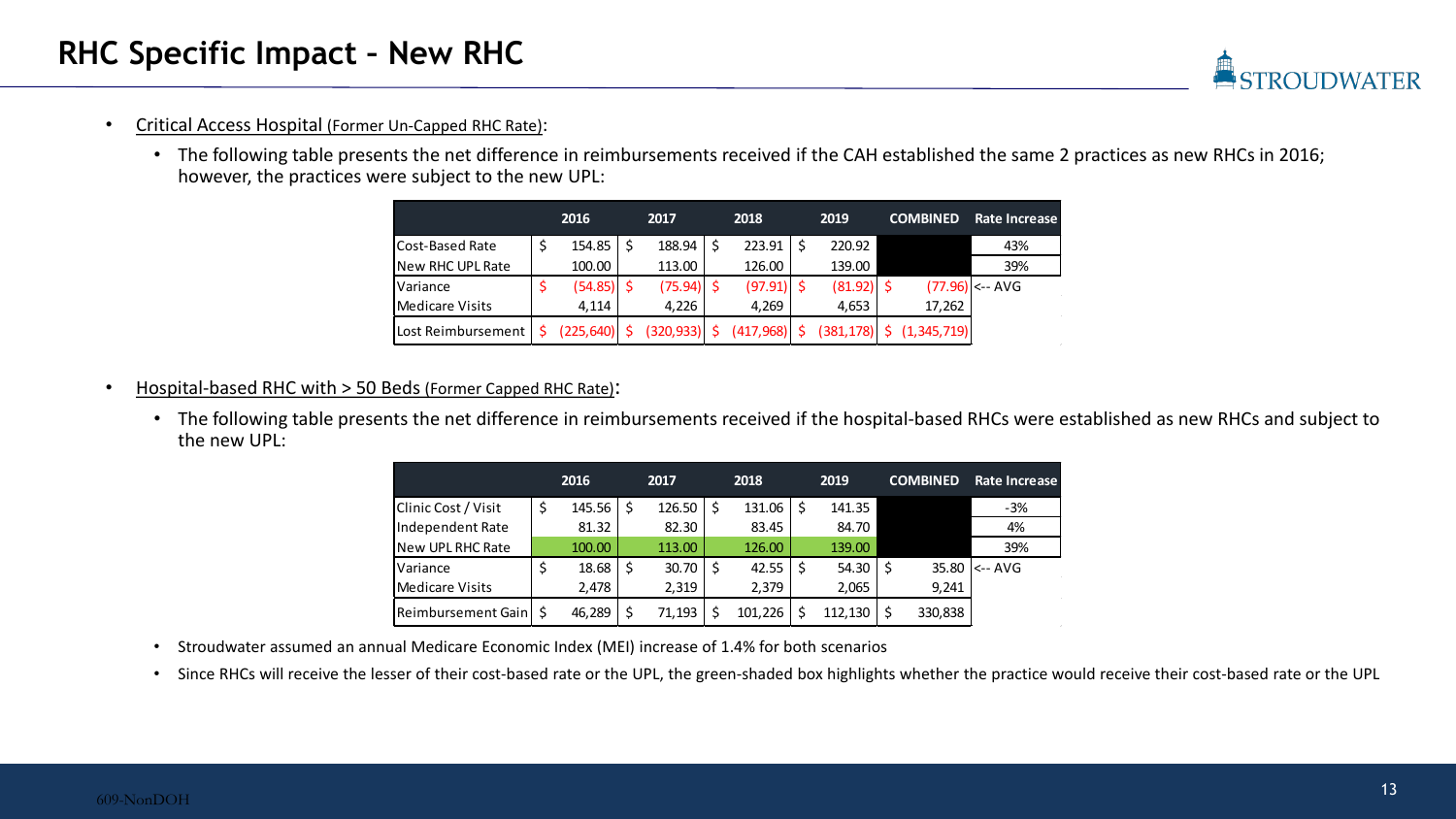- Many hospitals and systems leveraged the RHC program to expand access to care in rural communities by partnering with rural providers
	- Specifically, the reimbursement advantage afforded to PB-RHCs owned and operated by hospitals with fewer than 50 beds incentivized larger hospitals and systems to engage smaller hospitals, expand access, and decentralize services away from urban centers
		- Increasingly, RHCs functioned as the means to expand access to behavioral health and substance abuse services in rural areas where disparities are more extreme and needs are more acute
- Since all new RHCs now receive the same rate, larger hospitals (those with > 50 beds) no longer have the same financial incentives to partner with smaller rural hospitals, including CAHs
	- With the change in the RHC reimbursement methodology (UPL increasing to \$190 in 2028) and access to 340B for qualifying hospitals, larger hospitals can further leverage RHCs to target new markets, bypassing rural providers, and redirect services to those larger facilities
		- Note: The HRSA off-site outpatient facility (child-site) registration requirements do not require a CMS provider-based determination and an RHC owned and operated by a hospital with greater than 50 beds may qualify for 340B if the hospital and RHC meet the HRSA registration requirements